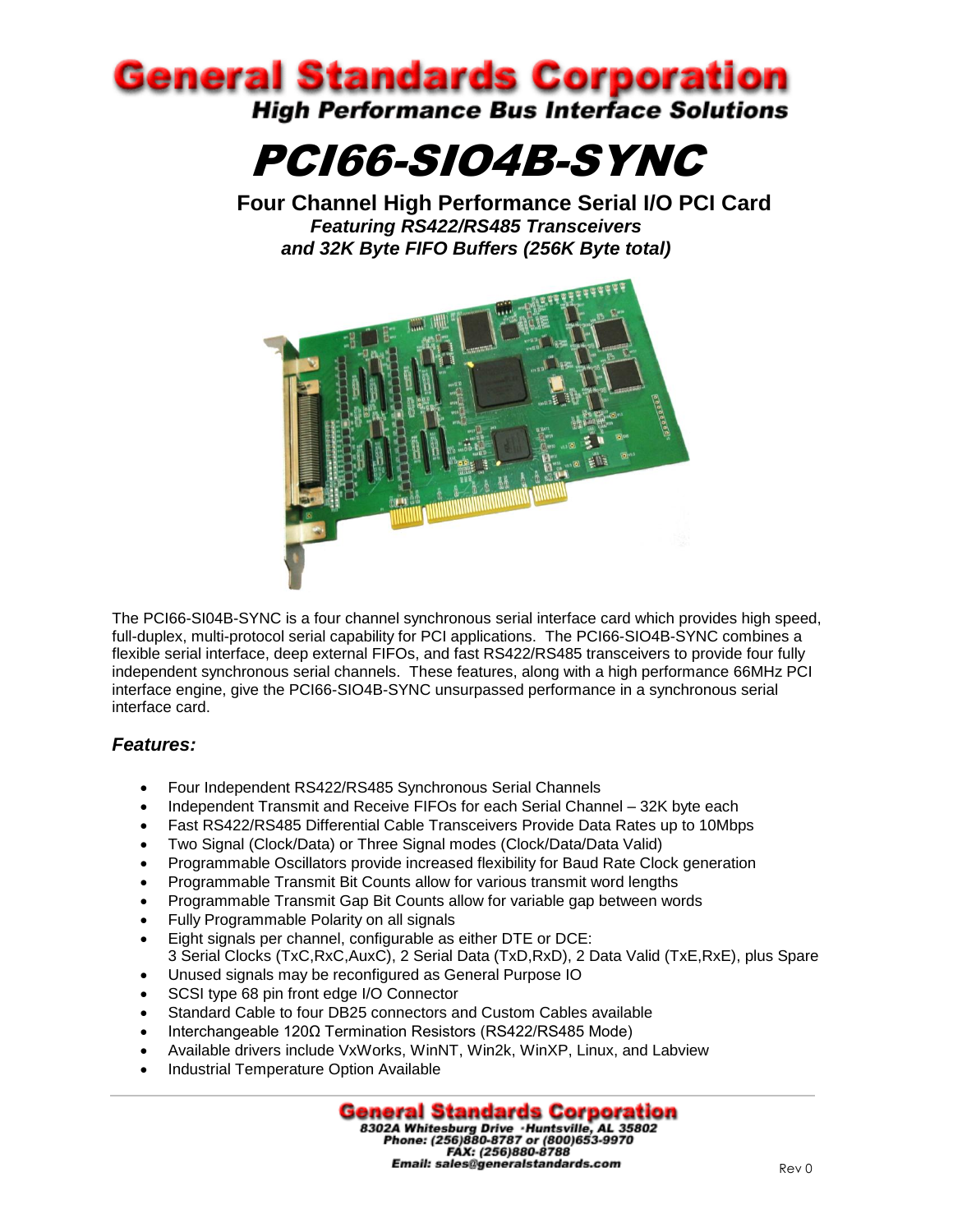# **General Standards Corporation High Performance Bus Interface Solutions**

# *Functional Diagram:*

The PCI66-SIOB-SYNC is a high performance, four channel serial board based on the SIO4BX-SYNC product line from General Standards Corporation. The PCI66-SIO4B-SYNC has a 66Mhz PCI interface, RS422/RS485 transceivers, and 68 Pin SCSI Front Panel IO Connector.



# *Serial Interface:*

The flexible synchronous interface may be configured as a three signal interface - Clock, Data, and Envelope (Data Valid), or an even simpler two signal interface – Clock and Data. The PCIe4-SIO8BX-SYNC allows the serial interface to be further customized with the following user configurable options:

- Clocking Data on either rising or falling edge of the clock
- Active Hi or Active Lo polarity for the Envelope Signal
- NRZ (Level) or NRZB (Inverted Level) Data Encoding
- Clock and/or Data may be configured high or low while idle
- Transmit Word Size may be configured from 1 to 64k bits (consecutive bit count)
- Transmit Gap Size (clocks between words) can be configured from 0 to 64k bits
- Data may be transmitted MSB first or LSB first (8-bit or less word size).
- Transmit Clock may be configured from 10MHz down to 50Hz on a per channel basis
- Auxiliary Clock input from cable may be used as Transmit Clock
- Transmit and Receive direction may be defined as DTE or DCE for each channel

## *Serial Signals:*

- TxC (Out) Transmit Clock
- TxD (Out) Transmit Data
- TxE (Out) Transmit Envelope (Data Valid)
- RxC (In) Receive Clock
- RxD (In) Receive Data
- RxE (In) Receive Envelope (Data Valid)
- AuxC (In/Out) Auxiliary Clock
- Spare (In/Out) Spare General Purpose IO (May also be used as interrupt input)

The location of the transmit signals (TxC/TxD/TxE) and receive signals (RxC/RxD/RxE) on the cable may be swapped via software by setting DTE/DCE mode.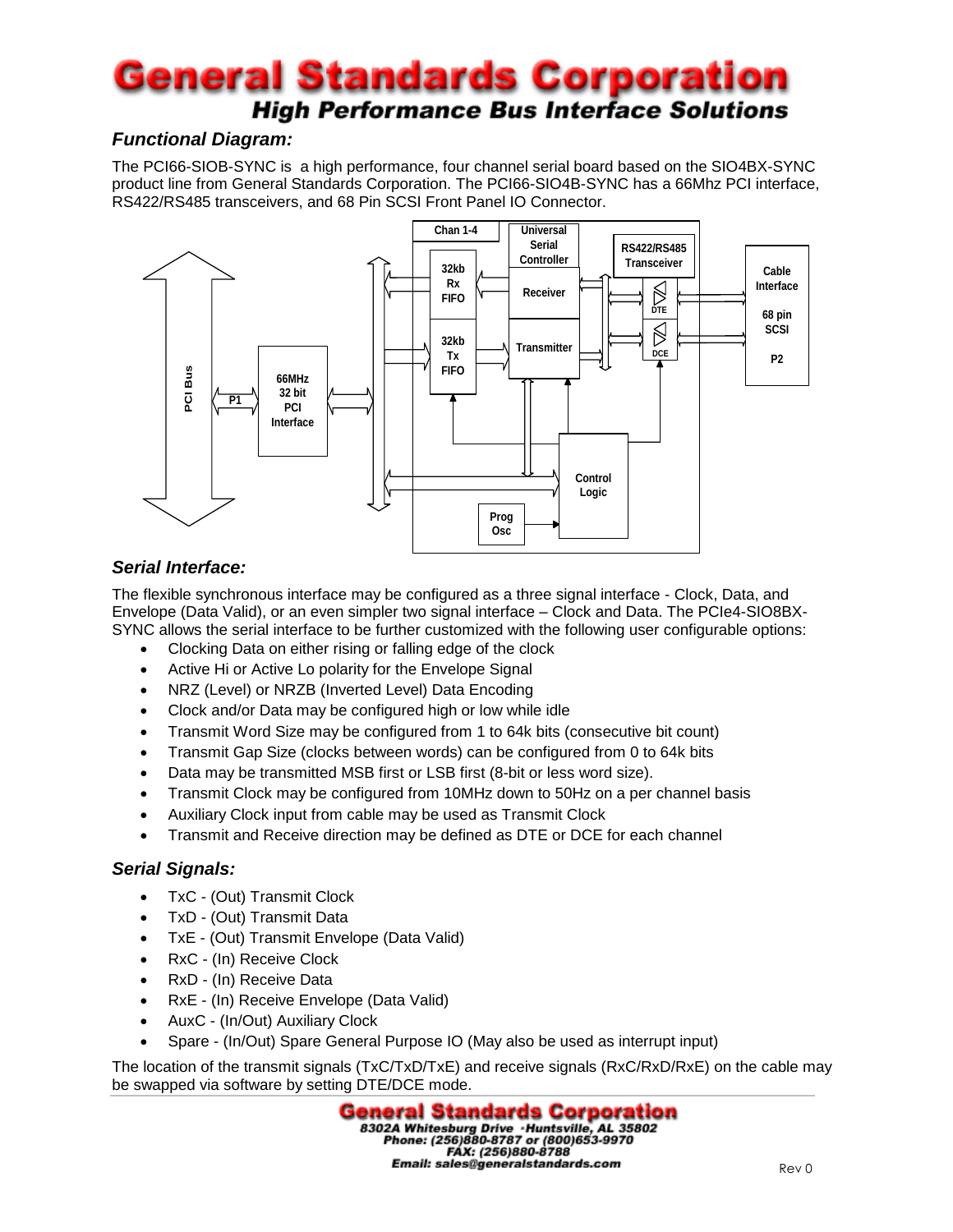# **General Standards Corporation High Performance Bus Interface Solutions**

### *Power Requirements (@25<sup>o</sup>C):*

- $+5VDC \pm 0.2 VDC$  at 2 Amps Max (typical 1.2 Amps)
- +12VDC  $\pm$  0.2 VDC at 0.03 Amps Max (typical 0.02 Amps)
- Typical Total Power Dissipation: ~6W

#### *PCI Compatibility:*

- 32bit / 66MHz PCI r2.2 Compliant
- Direct Master DMA transfer
- Provides a single multifunction interrupt (INTA)
- 3.3V IO / 5V tolerant PCI bus interface

#### *Physical Characteristics:*

Conforms to PCI Short Card Specification





#### *Environmental Specifications:*

Ambient Temperature Range: Operating:  $0^{\circ}$  to +70° C (Commercial Option)  $-40^\circ$ -40 $^{\circ}$  to +85 $^{\circ}$  C (Industrial Option) Storage: -40 $^{\circ}$  to +85 $^{\circ}$  C Relative Humidity: Charles Containg: 0 to 80%, non-condensing Storage: 0 to 95%, non-condensing Altitude: Operation to 10,000 ft

#### *Cooling Requirements:*

Conventional air-cooling, 200 LPFM

#### *Ordering Information:*

#### **PCI66 – SIO4B - SYNC - <***Temperature***>**

| <b>D</b> otion | <b>Valid Selections</b> | <b>Description</b>                                        |  |
|----------------|-------------------------|-----------------------------------------------------------|--|
| Femperature    | :blank>                 | $0^{\circ}$ C to +70 $^{\circ}$ C – Commercial (Standard) |  |
|                |                         | $-40^{\circ}$ C to $+85^{\circ}$ C – Industrial           |  |

# **General Standards Corporation** 83024 Whitesburg Drive . Huntsville, AL 35802<br>Phone: (256)880-8787 or (800)653-9970<br>FAX: (256)880-8788 Email: sales@generalstandards.com